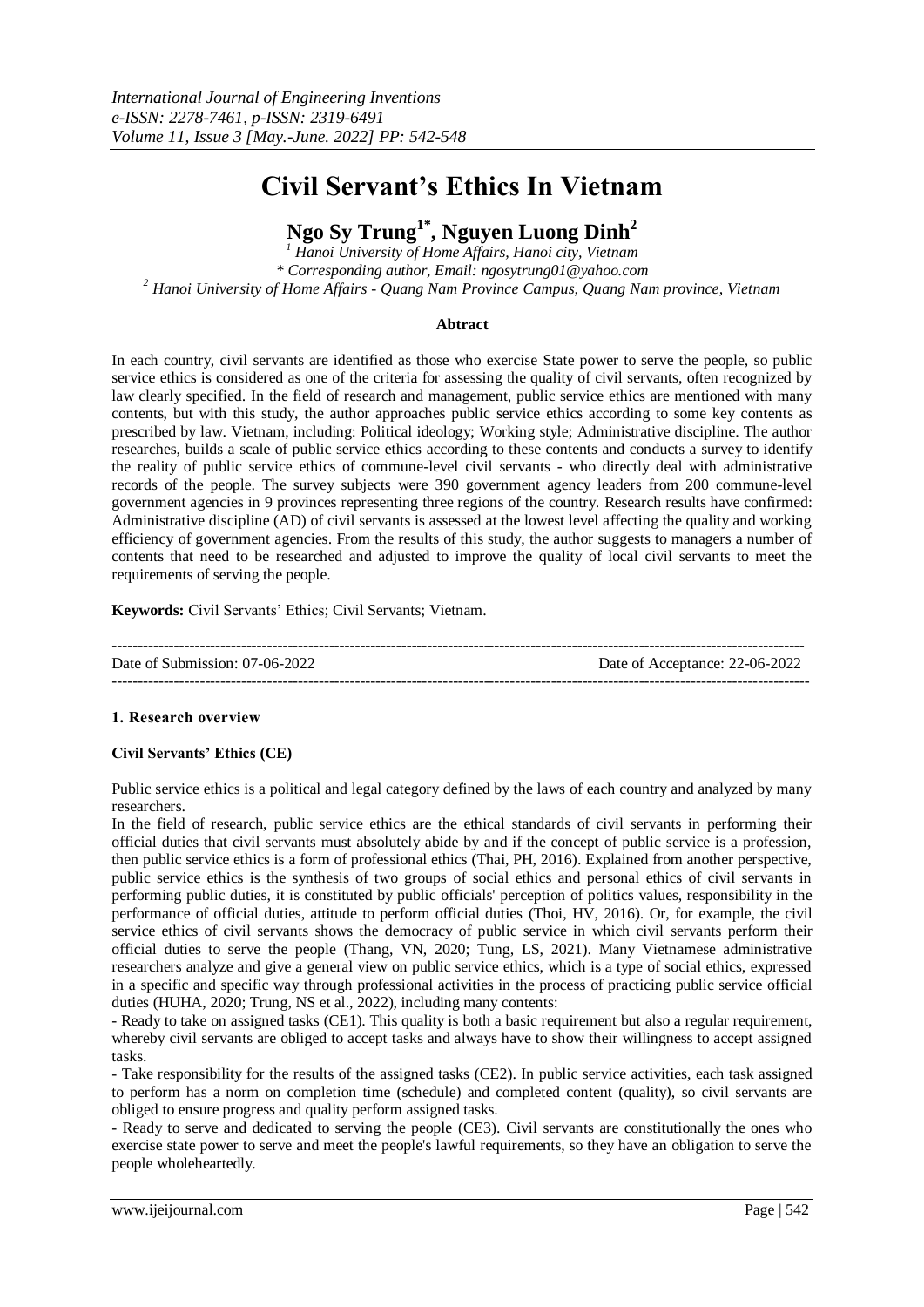In the field of management in Vietnam, the ethical scale of civil servants is also detailed into many contents and uniformly applied in public service activities. Law on Cadres and Civil Servants (VNA, 2008) and Decree No. 90/2020/ND-CP of Vietnam (VG, 2020) stipulate the civil service ethics of civil servants associated with the consciousness and responsibilities of civil servants in public service activities, that is: Political ideology; Working style; Administrative discipline. Although public service ethics are analyzed into many research contents according to different approaches. In this study, the author inherits and uses the above legal provisions and inherits and develops many research results (Trung, N.S. et al., 2022) to build 03 scales about civil servant ethics below.

# **Political Thought (PT)**

Civil servants must have good political ideology, which is reflected in the following main contents:

- Loyalty to the Fatherland, to the Constitution, to the people (PT1). This content shows the spirit, the will to strive and dedicate for the country, which is deeply engraved in the awareness of each civil servant.

- To serve the national interests and the people's interests (PT2). This content shows the sense of serving the country, serving the people that each civil servant considers it a mandatory obligation to perform.

- Honesty, not self-interest, no corruption (PT3). This content demonstrates integrity - a necessary quality of civil servants to make the government apparatus transparent and best serve the people.

- Comply with the law in performing official duties (PT4). This content demonstrates the strict observance of the guidelines, lines and regulations of the Party, policies and laws of the State in the process of performing official duties.

- Consistently political goals (PT5). This content represents a firm political opinion and bravery; unwavering in the face of all difficulties and challenges.

# **Working Style (WS)**

Civil servants have good working habits demonstrated through the main contents:

- Responsible for assigned work (WS1). Civil servants have obligations and are willing to accept assigned tasks. This is the content that shows the active and enthusiastic working spirit of the civil servants. Accordingly, civil servants are primarily responsible for the results of the performance of their assigned tasks in order to both ensure that the agency's work is successful and at the same time create people's trust in the government.

- Have a sense of responsibility and coordination in performing tasks (WS2). In addition to independence in performing official duties, civil servants are responsible for coordinating to both build a positive working environment and ensure the effective social management of government agencies.

- Having the right attitude and standard behavior and working style (WS3). This is the content that both shows the criteria of office culture and also shows the criteria of serving the people of civil servants. Accordingly, civil servants must have a courteous attitude in communication, suitable to each object in the administrative hierarchy, suitable to each object of the people, in accordance with the concept and etiquette of contemporary society time.

- Dynamic, creative, flexible in performing tasks (WS4). This is the content that shows the combination of both compliance with the law and the simplification of the stages in solving people's requests while still ensuring results and efficiency in handling professional work of the public office.

- Scientific, democratic and principled working method (WS5). This is the content that demonstrates the democracy in the organization and operation of the constitutional state government agencies, and at the same time demonstrates the practical working capacity of civil servants to meet the requirements of employment positions in the Vietnamese economy equitment.

# **Administrative Discipline (AD)**

Civil servants with good administrative discipline are reflected in the following main contents:

- Comply with the assignment of the organization (AD1). This is the content that shows the willingness to work of civil servants and the administrative principles in the management and administration of state agencies.

- Strictly implement the regulations, rules and regulations of the agency (AD2). This is the content that shows the discipline in public service activities of civil servants, maintaining order and stability in the official activities of government agencies.

- Actively performing official duties (AD3). This content shows the positivity and sense of responsibility of civil servants, which are necessary qualities to create results and work efficiency of civil servants.

- Solidarity and coordination in the performance of official duties (AD4). The content shows the harmony in communication, behavior and close cooperation of civil servants with related departments to solve the common work of the agency.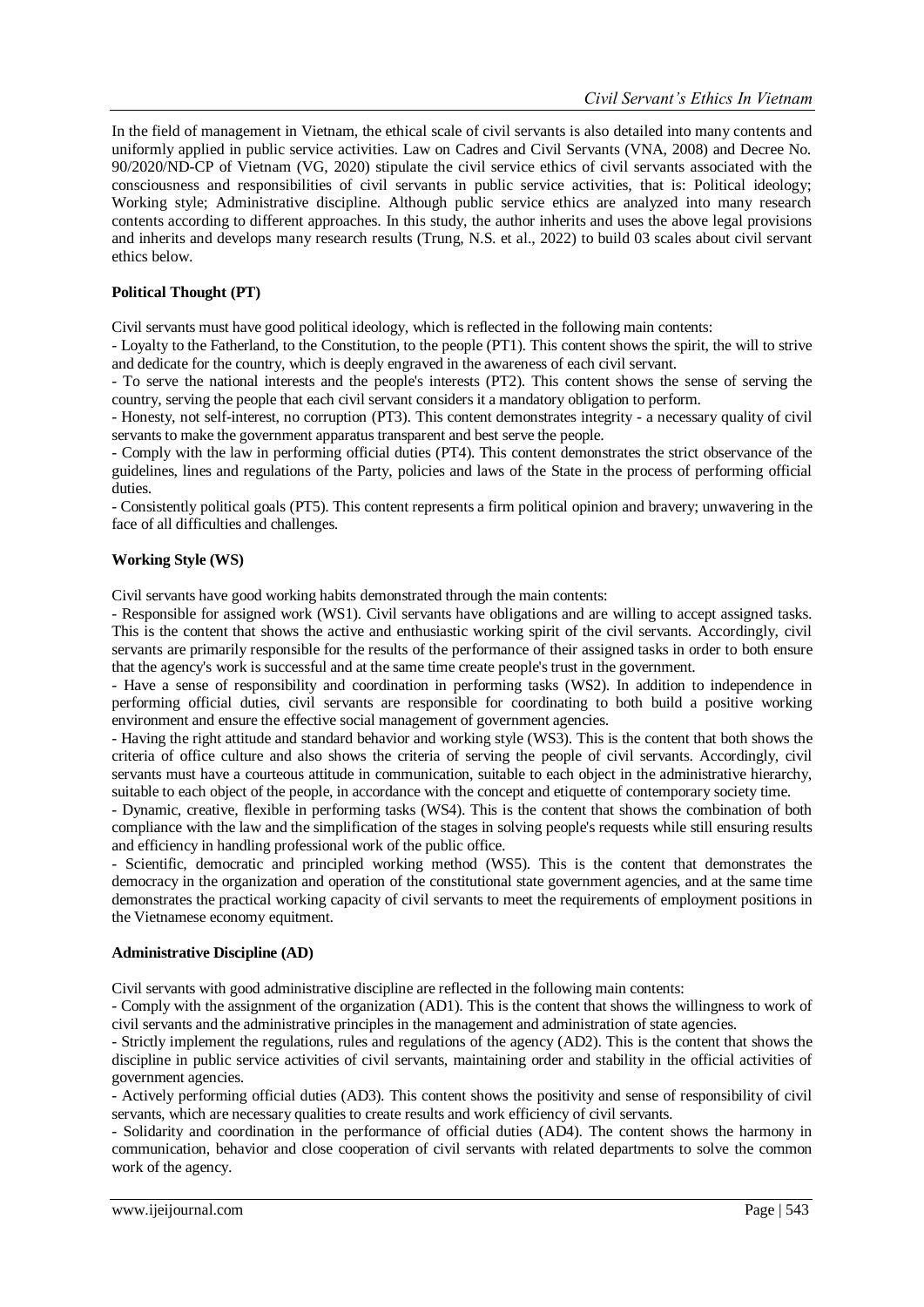- Strictly implement the reporting and explanation regime (AD5): Civil servants are responsible for reporting fully, honestly, and providing accurate and objective information on contents related to the performance of their responsibilities. , the assigned task. This content represents the obligation of civil servants to ensure transparency in public service activities.

| No             | The scale                                                                 | <b>Encode</b>   | Degree evaluation |              |   |   |   |  |
|----------------|---------------------------------------------------------------------------|-----------------|-------------------|--------------|---|---|---|--|
|                |                                                                           |                 | 1                 | $\mathbf{2}$ | 3 | 4 | 5 |  |
| $\mathbf{I}$   | <b>Political Thought</b>                                                  | <b>PT</b>       |                   |              |   |   |   |  |
| 1              | Loyalty to the Fatherland, to the Constitution, to the people             | PT1             |                   |              |   |   |   |  |
| $\overline{c}$ | Serve for the national interest, the people's interest                    | PT <sub>2</sub> |                   |              |   |   |   |  |
| 3              | Honesty, no profit, no corruption                                         | PT3             |                   |              |   |   |   |  |
| 4              | Obey the law in the performance of official duties                        | PT <sub>4</sub> |                   |              |   |   |   |  |
| 5              | Steadfast political goals                                                 | PT <sub>5</sub> |                   |              |   |   |   |  |
| $\mathbf{H}$   | <b>Working Style</b>                                                      | <b>WS</b>       |                   |              |   |   |   |  |
|                | Responsible for assigned work                                             | WS1             |                   |              |   |   |   |  |
| $\overline{c}$ | Have a sense of responsibility and coordination in performing tasks       | WS2             |                   |              |   |   |   |  |
| 3              | Having the right attitude and standard working style and manners          | WS3             |                   |              |   |   |   |  |
| 4              | Dynamic, creative, flexible in performing tasks                           | WS4             |                   |              |   |   |   |  |
| 5              | Scientific, democratic and principled working method                      | WS5             |                   |              |   |   |   |  |
| Ш              | <b>Administrative Discipline</b>                                          | AD              |                   |              |   |   |   |  |
|                | Comply with the organization's assignment                                 | AD1             |                   |              |   |   |   |  |
| $\overline{c}$ | Strictly comply with the regulations, rules and regulations of the agency | AD2             |                   |              |   |   |   |  |
| 3              | Actively performing official duties                                       | AD3             |                   |              |   |   |   |  |
| 4              | Solidarity and coordination in the performance of official duties         | AD4             |                   |              |   |   |   |  |
| 5              | Strictly implement the reporting and explanation regime                   | AD5             |                   |              |   |   |   |  |
| IV             | <b>Civil Servants' Ethics</b>                                             | <b>CE</b>       |                   |              |   |   |   |  |
|                | Ready to take on assigned tasks                                           | CE1             |                   |              |   |   |   |  |
| $\overline{c}$ | Take responsibility for the results of the assigned tasks                 | CE <sub>2</sub> |                   |              |   |   |   |  |
| 3              | Ready to serve and dedicated to serving the people                        | CE <sub>3</sub> |                   |              |   |   |   |  |

**Table 1.** Research scale on public service ethics of civil servants

*Source: The author builds from the review*

Through a research review on public service ethics of civil servants, the scales determined according to the research model include: 0 3 independent variables and 01 dependent variable with a total of 18 observed variables . The author designed a survey consisting of 18 questions and 18 observed variables with a Likert measure of 5 levels: 1 - Strongly disagree; 2 - Disagree; 3 - No comments; 4 - Agree; 5 - Strongly agree (Table 1). Research models and research hypotheses are built below.

# **Research models**



# **Figure 1. Research model**

# **Research hypothesis**

- H1: Political ideology is correlated with civil service ethics of civil servants.
- H2: Working style is correlated with public service ethics of civil servants.
- H3: Administrative discipline is correlated with public service ethics of civil servants.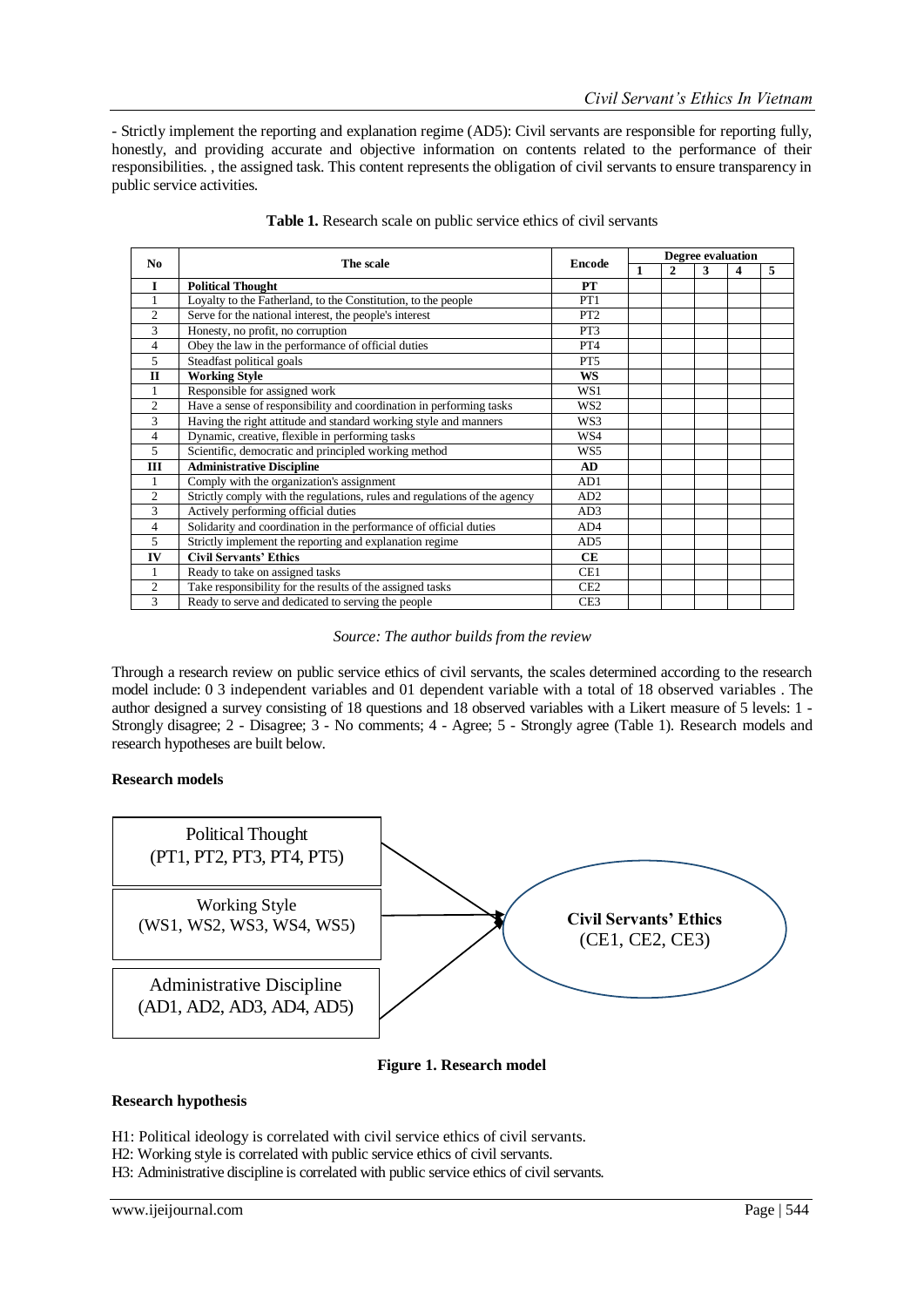# **3. Research Methods**

The author uses a qualitative method (collection and analysis of secondary data - published documents) combined with a quantitative method (collection and analysis of primary data in the form of surveys and surveys. close). The investigation and survey is carried out in two steps: Preliminary investigation and official investigation.

# **Preliminary investigation**

The minimum sample size required when doing factor analysis for the 4-scale model and 18 observed variables of this study is  $N = 18*5 = 90$  (Hai, DH et al., 2018). The author carried out the survey with sample size  $N =$ 390 > 90 to ensure the reliability of data collection. The survey was designed and completed, the author conducted a preliminary survey in Bac Ninh province with a sample size of  $N = 120$  managers of 60 commune government agencies. The results of the preliminary survey in Bac Ninh province show that the observed variables are reliable enough to be used in the official survey on a broader scale.

# **Formal investigation**

The author conducted an official survey in 9 localities representing 3 regions of Vietnam, including the provinces: Lang Son, Bac Ninh, Nam Dinh (North), Nghe An, Quang Nam, Binh Dinh (Central region), Binh Duong, Dong Thap, Ca Mau (south). The survey subjects were identified as managers of commune-level government agencies with 3 years or more of management experience. The survey was carried out with the consent of the respondents after the author's preliminary interview. The survey results were: 390/400 managers agreed to answer and 390/390 valid answer sheets, achieving 100% response rate. The characteristics of the research sample show that the majority (75.9%) of the survey respondents are managers with 6 years of experience or more (Table 2).

|                       |               |       |       | <b>Sex</b><br>Male<br>Female |        |  |
|-----------------------|---------------|-------|-------|------------------------------|--------|--|
|                       |               |       |       |                              |        |  |
| Management experience | 3-5 years     | Count | 56    | 38                           | 94     |  |
|                       |               | %     | 59.6% | 40.4%                        | 100.0% |  |
|                       | $6-10$ years  | Count | 115   | 68                           | 183    |  |
|                       |               | %     | 62.8% | 37.2%                        | 100.0% |  |
|                       | Over 10 years | Count | 46    | 67                           | 113    |  |
|                       |               | %     | 40.7% | 59.3%                        | 100.0% |  |
| Total                 |               | Count | 217   | 173                          | 390    |  |
|                       |               | $\%$  | 55.6% | 44.4%                        | 100.0% |  |

#### **Table 2.** Descriptive statistics of the study sample

#### *Source: Author's survey results*

With the collected data, the author conducts scale testing, exploratory factor analysis, and regression analysis to test the research hypothesis.

# **4. Research results**

The results of the scale testing in Table 3 show that 18 observed variables in the model have reliability when meeting the standard conditions: Cronbach'alpha > 0.6; Corrected Item-Total Correlation > 0.3 (Hair, JF et al., 2009). These observed variables continue to be used to perform exploratory factor analysis.

| N <sub>0</sub> | <b>Scales</b>                  | Observed variables                     | Reliability coefficients | The correlation coefficient of |  |
|----------------|--------------------------------|----------------------------------------|--------------------------|--------------------------------|--|
|                |                                |                                        | (Cronbach' Alpha)        | the smallest total variable    |  |
|                | Political Thought (TT)         | PT1, PT2, PT3, PT4, PT5                | .753                     | $PT3 = .667$                   |  |
| 2              | Working Style (WS)             | WS1, WS2, WS3, WS4,<br>WS <sub>5</sub> | .668                     | $WS2 = .613$                   |  |
| 3              | Administrative Discipline (AD) | AD1, AD2, AD3, AD4,<br>AD <sub>5</sub> | .733                     | $AD3 = .716$                   |  |
|                | Civil Servants' Ethics         | CE1, CE2, CE3                          | .672                     | $CE = .627$                    |  |

|  |  |  | <b>Table 3.</b> Scale test results |
|--|--|--|------------------------------------|
|--|--|--|------------------------------------|

*Source: Author's survey results*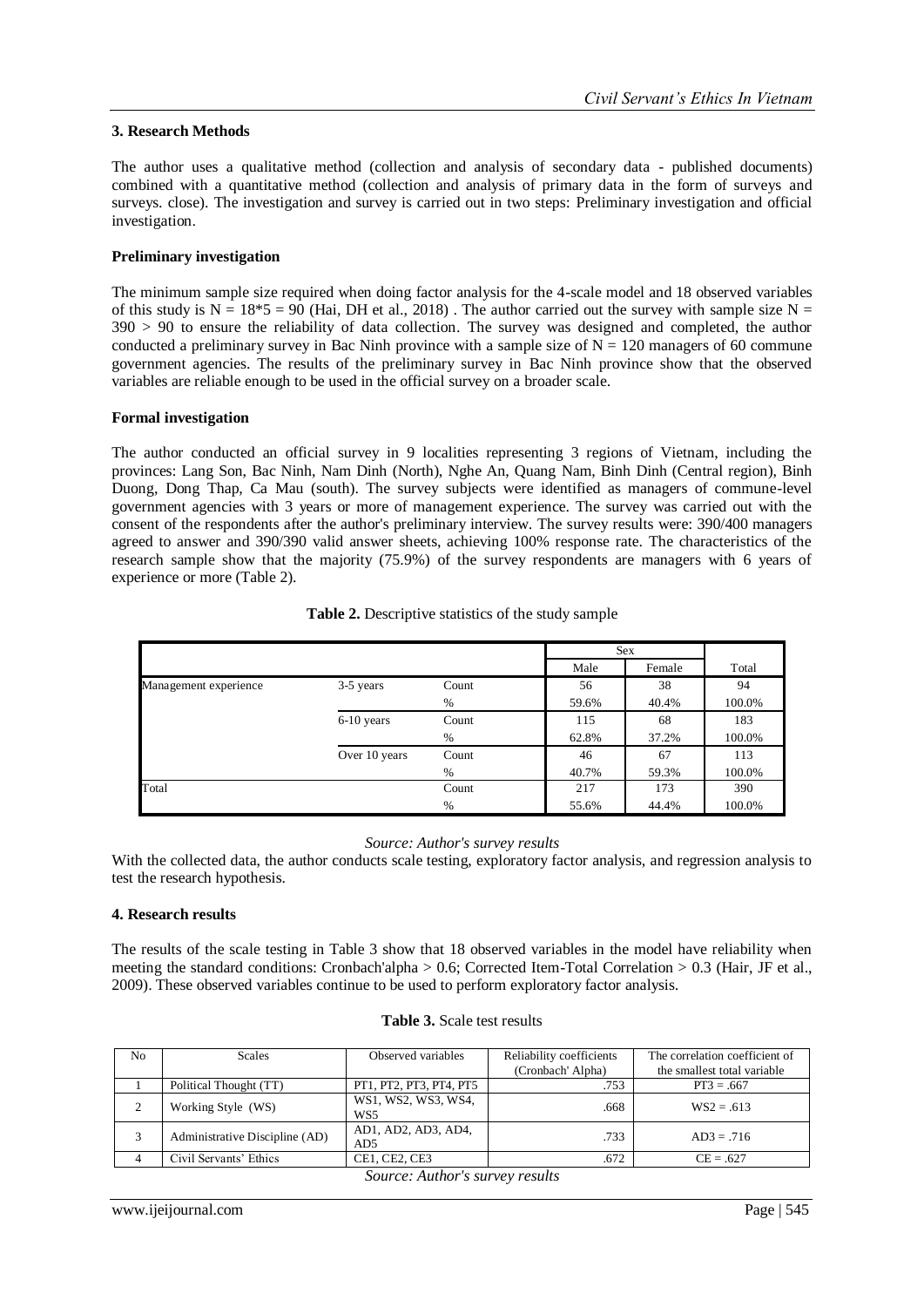Exploratory factor analysis with Varimax rotation was performed to preliminary evaluate the unidirectionality, convergence value, discriminant value of the scales. Table 4, Table 5 shows that exploratory factor analysis was performed in accordance with the data set through the standard values mentioned in quantitative research: Value  $0.5 \leq KMO \leq 1$ ; Bartlett's test has observed significance level Sig. < 0.05; Eigenvalue  $\geq 1$ ; Total Variance Explained  $\geq 50\%$ ; 0.3  $\leq$  Factor Loading is the minimum condition for the observed variable to retain the sample;  $0.5 \leq$  Factor Loading exhibits good statistical significance (Hai, DH et al., 2018). In this study, the author determined the condition  $0.5 \leq$  Factor Loading.

| Table 4. KMO and Bartlett's Test and Total Variance Explained |  |
|---------------------------------------------------------------|--|
|---------------------------------------------------------------|--|

|                                                  |       |                            | <b>KMO</b> and Bartlett's Test |       |                                 |                                            |       |          |                                          |
|--------------------------------------------------|-------|----------------------------|--------------------------------|-------|---------------------------------|--------------------------------------------|-------|----------|------------------------------------------|
| Kaiser-Meyer-Olkin Measure of Sampling Adequacy. |       |                            |                                |       |                                 | .825                                       |       |          |                                          |
| <b>Bartlett's Test of Sphericity</b>             |       |                            | Approx. Chi-Square             |       |                                 | 9654,965                                   |       |          |                                          |
|                                                  |       |                            | DF                             |       |                                 | 143                                        |       |          |                                          |
|                                                  |       |                            | Sig.                           |       |                                 | .000                                       |       |          |                                          |
|                                                  |       |                            |                                |       | <b>Total Variance Explained</b> |                                            |       |          |                                          |
|                                                  |       | <b>Initial Eigenvalues</b> |                                |       |                                 | <b>Extraction Sums of Squared Loadings</b> |       |          | <b>Rotation Sums of Squared Loadings</b> |
|                                                  |       | $%$ of                     |                                |       | $%$ of                          |                                            |       | $%$ of   |                                          |
| Components                                       | Total | Variance                   | Cumulative %                   | Total | Variance                        | Cumulative %                               | Total | Variance | Cumulative %                             |
|                                                  | 7.114 | 39.521                     | 39.521                         | 7.114 | 39.521                          | 39.521                                     | 4.608 | 25.603   | 25.603                                   |
| $\overline{c}$                                   | 4.775 | 26.530                     | 66.050                         | 4,775 | 26.530                          | 66.050                                     | 4.227 | 23.482   | 49,085                                   |
| 3                                                | 1,957 | 10,873                     | 76,923                         | 1,957 | 10,873                          | 76,923                                     | 4.025 | 22,358   | 71,443                                   |
| 4                                                | 1.081 | 6.007                      | 82,931                         | 1.081 | 6.007                           | 82,931                                     | 2.068 | 11.487   | 82,931                                   |
| 5                                                | .652  | 3,622                      | 86.552                         |       |                                 |                                            |       |          |                                          |
|                                                  |       |                            |                                |       |                                 |                                            |       |          |                                          |
| 18                                               | .003  | .014                       | 100,000 won                    |       |                                 |                                            |       |          |                                          |
| Extraction Method: Principal Component Analysis. |       |                            |                                |       |                                 |                                            |       |          |                                          |

*Source: Author's survey results*

|  | Table 5. Rotated Component Matrix |
|--|-----------------------------------|
|--|-----------------------------------|

|                            |                                                         | <b>Rotated Component Matrix<sup>a</sup></b> |                |      |                |  |  |  |  |
|----------------------------|---------------------------------------------------------|---------------------------------------------|----------------|------|----------------|--|--|--|--|
|                            | Components<br>Observed variables                        |                                             |                |      |                |  |  |  |  |
| Scales                     |                                                         | first                                       | 2              | 3    | $\overline{4}$ |  |  |  |  |
| Working Style (WS)         | WS1                                                     | .882                                        |                |      |                |  |  |  |  |
|                            | WS3                                                     | .813                                        |                |      |                |  |  |  |  |
|                            | WS4                                                     | .794                                        |                |      |                |  |  |  |  |
|                            | WS2                                                     | .769                                        |                |      |                |  |  |  |  |
|                            | WS5                                                     | .756                                        |                |      |                |  |  |  |  |
| Political Thought          | PT1                                                     |                                             | .844           |      |                |  |  |  |  |
| (PT)                       | PT4                                                     |                                             | .843           |      |                |  |  |  |  |
|                            | PT5                                                     |                                             | .787           |      |                |  |  |  |  |
|                            | PT <sub>2</sub>                                         |                                             | .732           |      |                |  |  |  |  |
|                            | PT3                                                     |                                             | .725           |      |                |  |  |  |  |
| Administrative             | AD3                                                     |                                             |                | .819 |                |  |  |  |  |
| Discipline (AD)            | AD4                                                     |                                             |                | .811 |                |  |  |  |  |
|                            | AD5                                                     |                                             |                | .782 |                |  |  |  |  |
|                            | AD <sub>2</sub>                                         |                                             |                | .763 |                |  |  |  |  |
|                            | AD1                                                     |                                             |                | .761 |                |  |  |  |  |
| Civil Servants' Ethics CE1 |                                                         |                                             |                |      | .796           |  |  |  |  |
| (CE)                       | CE3                                                     |                                             |                |      | .765           |  |  |  |  |
|                            | CE2                                                     |                                             |                |      | .748           |  |  |  |  |
|                            | Extraction Method: Principal Component Analysis.        |                                             |                |      |                |  |  |  |  |
|                            | Rotation Method: Varimax with Kaiser Normalization.     |                                             |                |      |                |  |  |  |  |
|                            | a. Rotation converged in 6 iterations.<br>$\sim$ $\sim$ |                                             | $\mathbf{r}$ . |      |                |  |  |  |  |

*Source: Author's survey results*

The data in Table 4, Table 5:  $KMO = 0.825 > 0.5$  shows that exploratory factor analysis is suitable for the data set; Bartlett's test has the Sig level of significance.  $= 0.000 < 0.05$  shows that the observed variables are linearly correlated with the representative factor; Total Variance Explained with Cumulative  $\% = 82.931\% > 50\%$  shows that 82.931% variation of representative factors is explained by observed variables; All observed variables have Factor Loading  $> 0.5$ , showing that the observed variables have good statistical significance; The observed variables were extracted into 04 factors corresponding to 04 initial factors with Eigenvalues >1, showing that the original research model was kept unchanged, including: 01 dependent variable (mean), 03 independent variables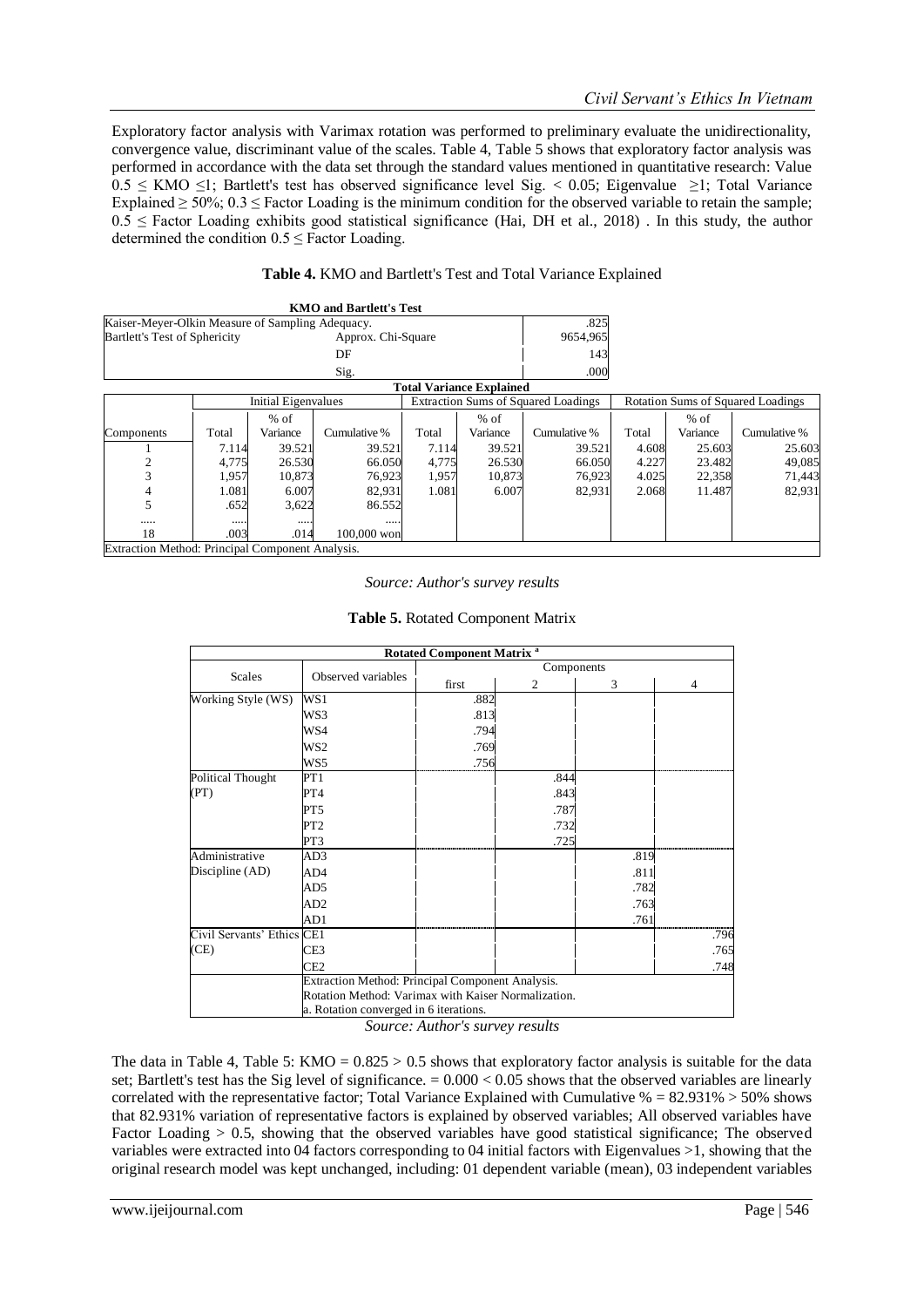(TT, LL, KL) with a total of 18 observed variables having good statistical significance, it is possible to perform multivariable linear regression analysis to consider the relationship of independent variables (TT, LL, KL) with the dependent variable (DD).

On the basis of the general regression model  $Y = Bo + B_1 * X_1 + B_2 * X_2 + ... + Bi *Xi$  (Hair, JF et al., 2009), a regression model can be identified. The multivariate of this study is as follows:

$$
CE = Bo + B1 * PT + B2 * WS + B3 * AD
$$

|                                                                             |                                | Coefficients <sup>a</sup>   |            |                              |        |      |                  |  |  |
|-----------------------------------------------------------------------------|--------------------------------|-----------------------------|------------|------------------------------|--------|------|------------------|--|--|
| Model                                                                       |                                | Unstandardized Coefficients |            | Standardized<br>Coefficients |        | Sig. | VIF              |  |  |
|                                                                             |                                | R                           | Std. Error | Beta                         |        |      |                  |  |  |
|                                                                             | (Constant)                     | 1.587                       | .218       |                              | 7.286  | .000 | $1,000$ yen      |  |  |
|                                                                             | Political Thought (PT)         | .600                        | .042       | .590                         | 14,341 |      | $.0001,000$ yen  |  |  |
|                                                                             | Working Style (WS)             | .065                        | .043       | .076                         | 1.523  |      | $.012$ 1,000 yen |  |  |
|                                                                             | Administrative Discipline (AD) | .046                        | .045       | .051                         | 1.032  |      | .030 1,000 yen   |  |  |
| a. Dependent Variable: Public service ethics of civil servants (Dependency) |                                |                             |            |                              |        |      |                  |  |  |
|                                                                             | Adjusted R Square: .735        |                             |            |                              |        |      |                  |  |  |
|                                                                             | Durbin-Watson: 2.102           |                             |            |                              |        |      |                  |  |  |

#### **Table 6.** Multivariable regression results

*Source: Author's survey results*

The data in Table 6: Adjusted R Square = .735 shows that the factors PT, WS, and AD explain 73.5% of the variation of the factor variables in the research model. fit the data set; The coefficient of variance exaggeration of the factors (VIF =  $1,000 < 2$ ) shows that the regression model does not have multicollinearity; Durbin-Watson  $= 2,102$  (1< d  $\langle 3 \rangle$  shows that the regression model does not have autocorrelation. Regression coefficients of 3 independent variables (PT, WS, AD) are statistically significant (Sig.  $< 0.05$ ) showing that the factors PT, WS, AD are all correlated with CE; The unnormalized regression coefficients have positive values, so the factors in the research model have a positive relationship, the hypotheses H1, H2, H3 are accepted. The regression model of the factors in this study is:

# $CE = 1.587 + 0.600*PT + 0.065*WS + 0.046*AD$

Based on the standardized regression coefficient, it can be seen that the correlation level of the independent and dependent variables in increasing order is: Administrative Discipline (AD), Working Style (WS), Political Thought (PT).

# **5. Conclusion**

The results of this study confirm that: Administrative Discipline (AD) of commune-level civil servants is rated at the lowest level. From the results of this study, managers need to focus on assessing the administrative discipline of civil servants, including internal evaluations; and external evaluations (Trung, N.S. et al., 2022). This is explained as follows:

- Firstly, the assessment of civil servants in Vietnam is currently carried out in a general way, which is selfassessment of civil servants; The agency approves and recognizes the results of civil servant evaluation of each department every year (VNA, 2008; VG, 2020). This assessment method is unidirectional (one-way) within the agency and in many cases has shown a great limitation, that is, the evaluation results are not objective due to the familiarity and respect. . Therefore, even within government agencies, it is also necessary to have a crossevaluation between departments and civil servants so that managers can better identify the public service ethics of local civil servants.

- Second, the activities of civil servants and government agencies are social administration activities, serving the people, and meeting the people's lawful requirements. Therefore, it is very necessary to organize the collection of people's opinions on the public service ethics of civil servants in the process of performing official duties and solving the people's requests. This is done annually, which will help managers get objective and multidimensional information about local civil servants so that policies can be adjusted in a timely manner.

In fact, the issue of administrative discipline of civil servants is not only a matter of implementing regulations within each government agency, but also an issue related to the effectiveness of local social governance. Therefore, when the administrative discipline of civil servants is strictly implemented, the process, time and content of handling professional work and requirements of the people will be carried out with results and quality. . From here, the effectiveness of social governance of government agencies is ensured; People's satisfaction and trust in government agencies are also maintained.